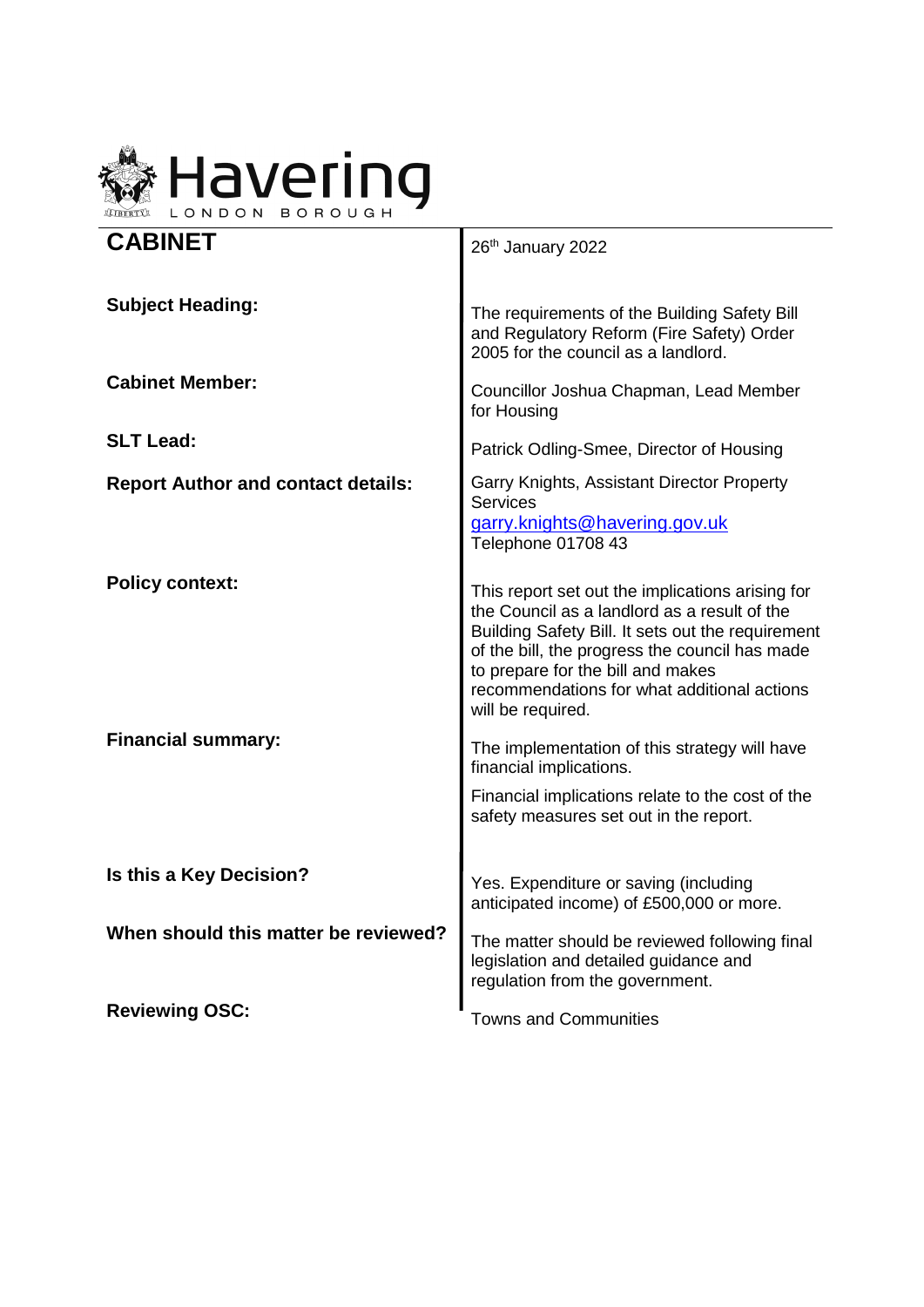# **The subject matter of this report deals with the following Council Objectives**

| Communities making Havering        | [x] |
|------------------------------------|-----|
| <b>Places making Havering</b>      | [X] |
| Opportunities making Havering      |     |
| <b>Connections making Havering</b> |     |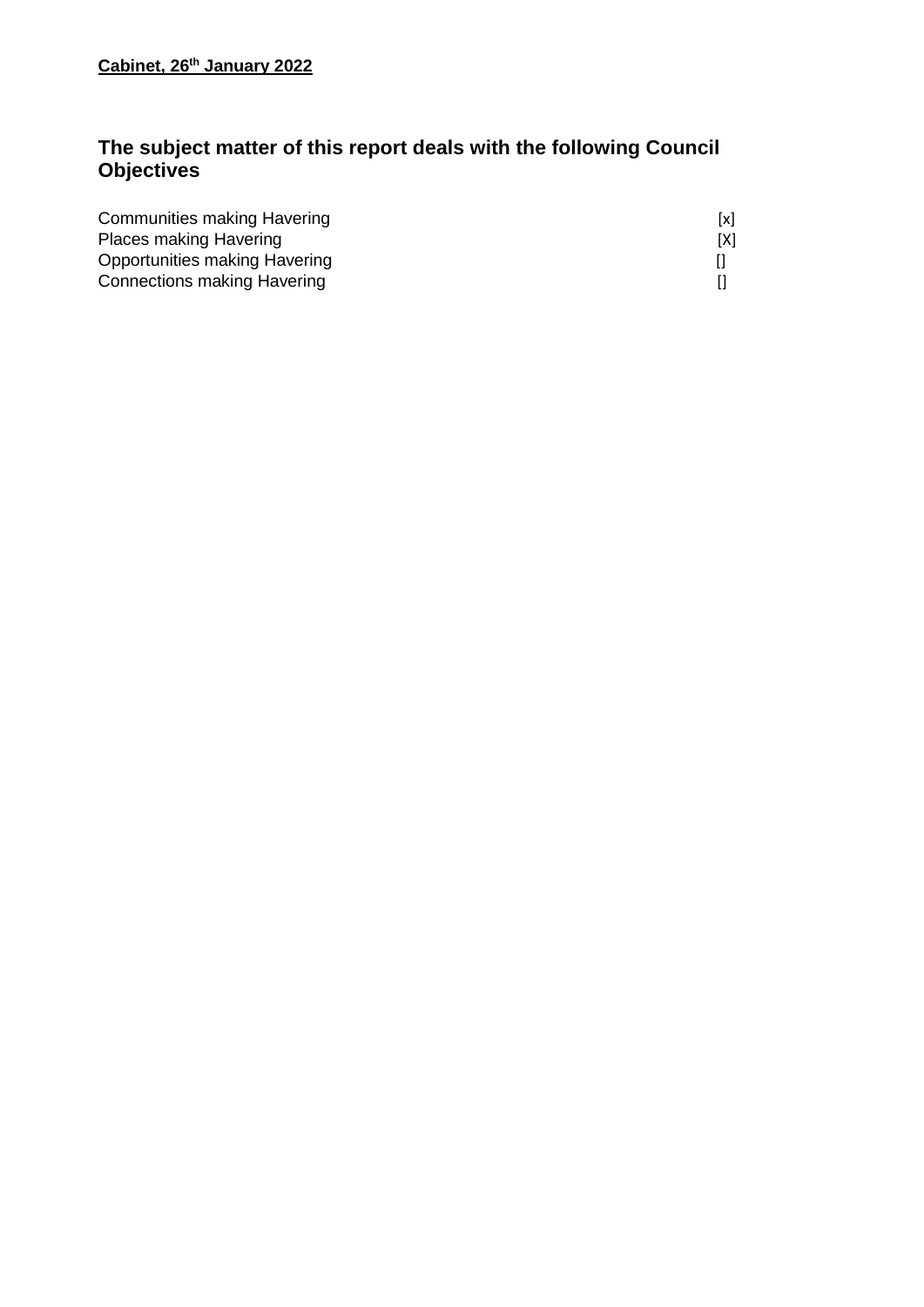## **SUMMARY**

1. This report set out the implications arising for the Council as a landlord as a result of the Building Safety Bill. It sets out the requirement of the bill, the progress the council has made to prepare for the bill and makes recommendations for what additional actions will be required.

## **RECOMMENDATIONS**

- 2.1 That Cabinet note the requirements of the Building Safety Bill and Regulatory Reform (Fire Safety) Order 2005 for the council as a landlord.
- 2.2 That Cabinet notes the progress that has been made to prepare for the implementation of the bill.
- 2.3 That Cabinet recommends to Council that the post of Assistant Director of Property Services is designated as the Accountable Person within the Council's constitution and scheme of delegation and the Monitoring Officer is given delegated authority to make any consequential amendments to the Council's Scheme of Delegation.
- 2.4 That the Towns and Communities Scrutiny Committee should be provided with a quarterly report on performance relating to fire, electrical, gas, lifts, asbestos and legionella safety.

## **REPORT DETAIL**

#### **3. Background**

- 3.1 Following the tragic events four years ago at the Grenfell Tower a holistic review of building safety, "Building a Safer Future" led by Dame Judy Hackett, was undertaken, and following the recommendations of this review a new Building Safety Bill is currently being debated in parliament.
- 3.2 The bill introduces a new regulatory regime for all high-risk buildings which are currently in scope and defines these as all buildings of 18 metres or more in height or six storeys (whichever is reached first) and contain at least 2 residential dwellings.
- 3.3 The bill sets out duties at the planning, construction and occupation phases of buildings.
- 3.4 The new Building Safety Regulator will establish a national register of buildings in scope. The new regime will apply to existing occupied in-scope buildings through a transition period that starts with the highest risk buildings first.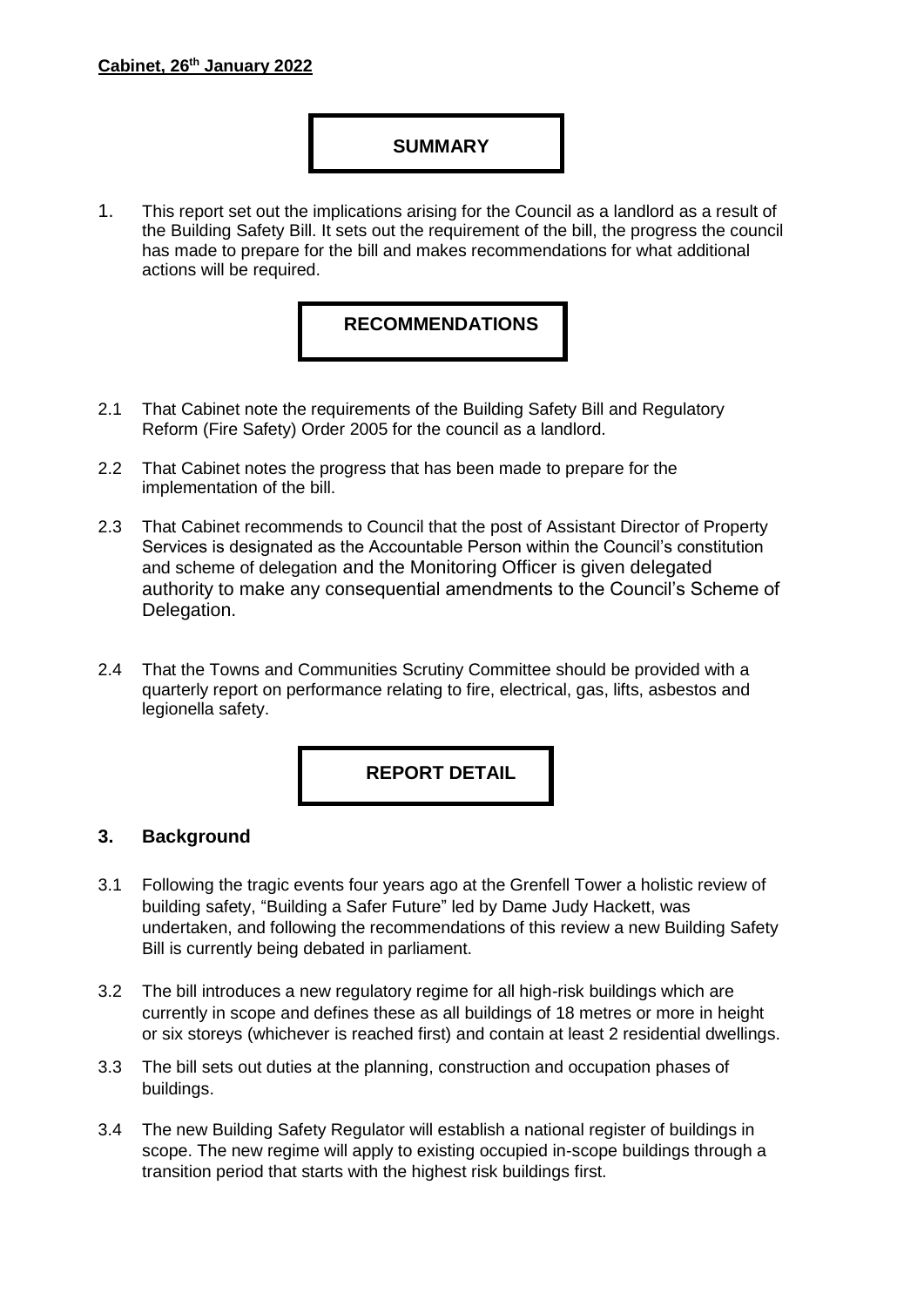- 3.5 The draft bill also impose requirement on those in control of buildings to hold significant level of information on those building, forming a golden thread from inception through to use and ultimately demolition. For new builds this will start at the planning and construction phases and will be a requirement to allow projects to progress, whilst it is acknowledged that in existing building this will take longer to develop and will likely require building owners to undertake significant surveys and develop IT systems to comply.
- 3.6 The bill will change part of the Landlord and Tenant Act 1985, including a regime for charging residents a Building Safety Charge for costs associated with the new regime. For historical building safety failures, the bill has not changed the position that this stays with existing service charge payers including leaseholders.
- 3.7 Landlords will not be able to charge residents for works required by the regulator as a result of the accountable person's negligence.
- 3.8 The bill also imposes legal obligations on residents, through implied terms in tenancy agreements, requiring them to comply with accountable person in their building safety duties, this includes not causing damage to safety equipment or structural elements of a building and ensuring their own equipment is safe and fit for purpose. The accountable person will be able to issue contravention notice where residents fail to comply, but it has not been established the full sanctions available nor how some of these regimes can practicably be monitored.
- 3.9 The BSB is expected to receive Royal Assent in April 2022 and all the provisions implemented between then and December 2023.

## **3.10 Building Safety Regulator**

- 3.11 The bill establishes a new national Building Safety Regulator (BSR) which will sit within the Health and Safety Executive. This has already been created in shadow form and has already undertaken significant levels of recruitment ahead of the adoption of the bill.
- 3.12 The BSR has three main functions
	- Oversee the safety and performance system for all buildings, advising minister of changes to the building regulations, identifying emerging risk and managing the performance of building control bodies.
	- Assisting and encouraging the improvement of competence in the construction industry, improving standards and supporting development of building control officers.
	- Leading implementation of the regulatory regime for high-risk buildings including powers to order remedial actions, including stopping works. They also have the power to appoint special measure for failing projects and order the replacement of duty holder, responsible persons and fire safety officers.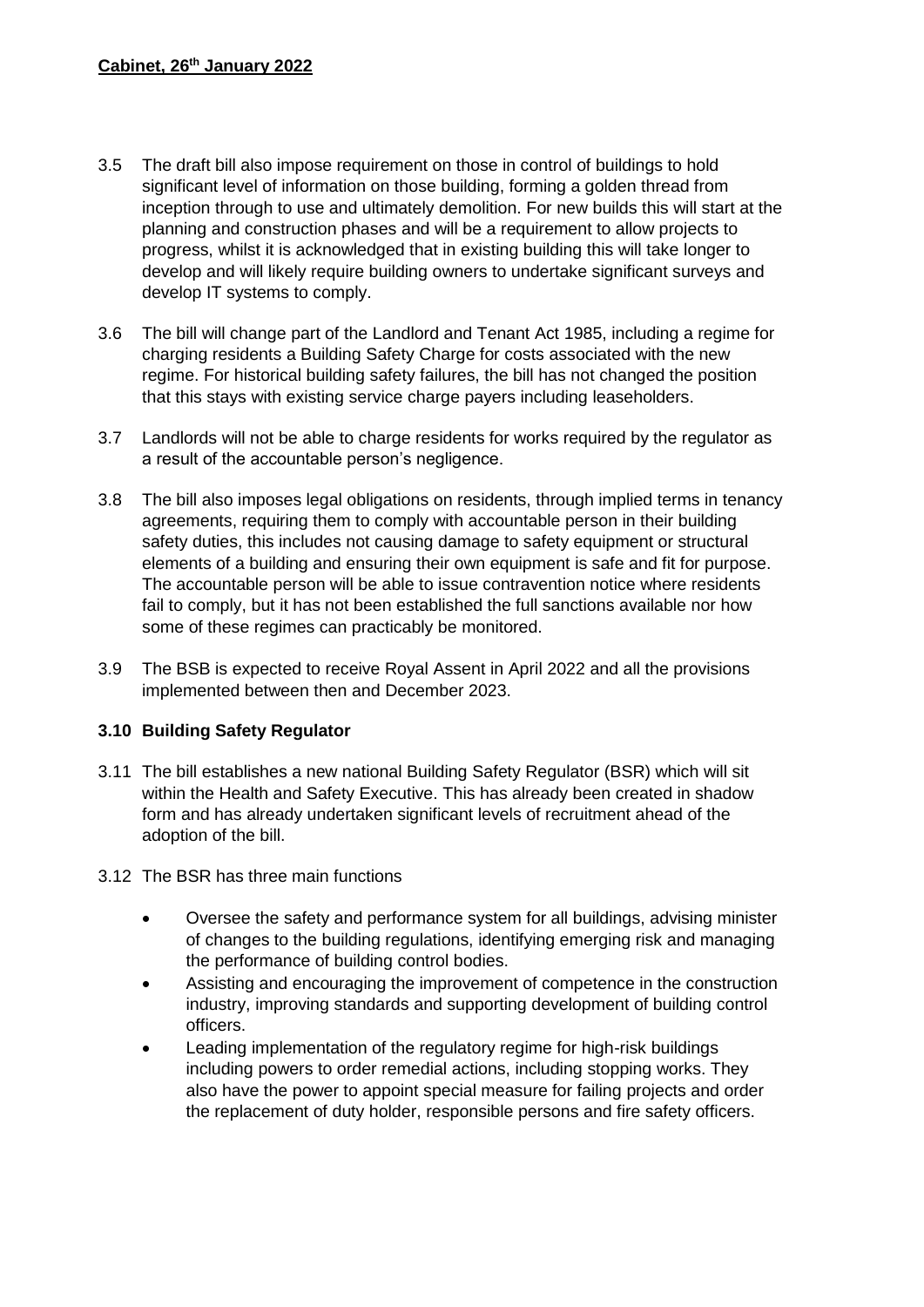- 3.13 The BSR will be able to issue 'stop', 'compliance' or 'improvement' notices and breach of any of these will be a criminal offence. The BSR will replace the Building Regulations Advisory Committee with a new oversight structure.
- 3.14 The draft bill also includes proposed changes to the Regulatory Reform (Fire Safety) Order (RRSFO) which consider the approach to fire safety in buildings. The key proposals are:
	- Fire Risk Assessments needs to be wider than just the internals covered in the existing regulations, and will need to consider the external facades, cladding systems, and areas around the buildings
	- For additional cyclical compliance checks on fire doors, both communal and flat entrance doors in high-risk buildings, currently proposals are 3 monthly checks on communal doors and 6 on flat entrance doors
- 3.15 This report sets out the requirement of the bill for the council for in-occupation buildings that it owns and manages as a landlord. Other aspects of the bill and changes to the regulatory regime will be subject to future reports to Cabinet.
- 3.16 Havering Housing Services are a registered provider under the terms of the Housing and Regeneration Act 2008. This means that we are subject to regulation by the Regulator of Social Housing (RSH), a government agency that regulates the actions of all registered providers, including local authorities.
- 3.17 Following the Grenfell Tower fire in June 2017 and the subsequent Green (August 2018) and the White Papers (Charter for Social Housing Residents – November 2020), the RSH has carried out its review of the framework by which registered providers are regulated. The RSH determined that local authorities were seen to be ineffectively regulated and that performance and governance in some areas was poor. In 2021, the RHS undertook further consultation to determine further updates to the regulatory framework consumer standards, with tools to support social housing landlords in meeting these.
- 3.18 The four consumer standards currently are:
	- **Home Standard** including quality of accommodation, and repairs and maintenance
	- **Tenancy Standard** including allocations and mutual exchange, and tenure
	- **Neighbourhood and Community Standard** including neighbourhood management, local area co-operation and anti-social
	- **Tenant Involvement and Empowerment Standard** including customer service, choice and complaints, involvement and empowerment, and understanding and responding to the diverse needs of tenants
- 3.19 Further to this, the White Paper sets out new powers for the RSH to prepare Codes of Practice to amplify the current consumer standards and regulate against them. The Council's responsibility is to ensure it meets its health and safety obligations with proper oversight to all health and safety issues, including gas, fire, electrical, lift, asbestos and legionella safety remains high on the agenda.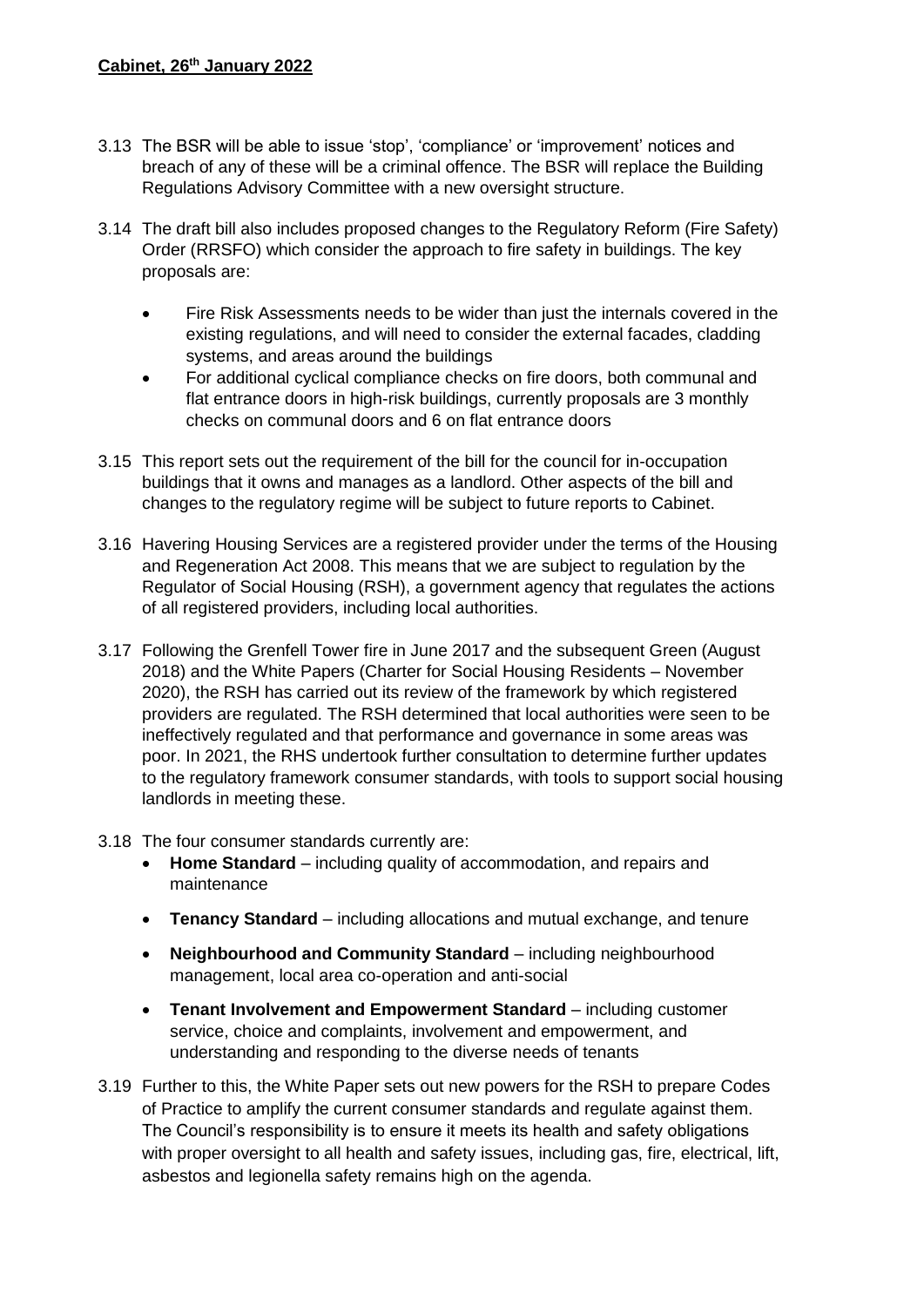- 3.20 Following the draft Building Safety Bill the RSH has indicated that it will become more active in enforcing standards in relation to tenants' safety and will require evidence of good governance, i.e. reporting on a regular basis to members. The RSH will carry out routine assurance-based inspections on consumer standards of all large registered providers, including local authorities, every four years.
- 3.21 This report sets out the arrangements required for the RSH to ensure good governance.

#### **4. Preparations for the bill**

- 4.1 Since the Grenfell Tower disaster the council has implemented a comprehensive action plan to ensure that our tenants and leaseholders are safe in their homes. This includes:
- 4.2 Savills were appointed as independent expert advisors to Cabinet members to ensure they receive impartial and challenging advice regarding their statutory responsibilities and interpretation of the information they receive. Savills recommended a series of measures to ensure that the council has a robust approach to resident safety.

#### 4.3 **Policy**

- 4.4 The council has reviewed the fire safety policy and management plans to ensure they were up to date and compliant with legislation and best practice. The council has included in the compliance policies, which were approved in 2020, as many of the draft proposals as possible and are in the process of implementing them. The council has also tried to future proof against some likely future changes, for example looking at basic building safety case file in low and medium rise buildings.
- 4.5 The council has reviewed the asbestos policies and management plans to ensure they were up to date and compliant with legislation and best practice. The council has included in the compliance policies, which were approved in 2020, as many of the draft proposals as possible and is in the process of implementing them.
- 4.6 The council has also reviewed the electrical safety policy. The Landlord and Tenant Act requires landlords to ensure electrical systems are maintained safely throughout a tenancy but does not provide guidance on inspections intervals. BS7671 – Requirements for Electrical Installation recommends inspections of domestic electrical system not later than 10 years since the last inspection. The council will meet this standard as a minimum, however, legislation has been introduced which require all private rented accommodation to have an electrical inspection no later than 5 years from the previous inspection, however it is silent on registered providers, although it is likely that this will be extended in the future.
- 4.7 The council has therefore adopted the approach of undertaking inspections no later than 5 years from the date of the last inspection. This will apply to all domestic and communal electrical systems. On completion of an inspection, an electronic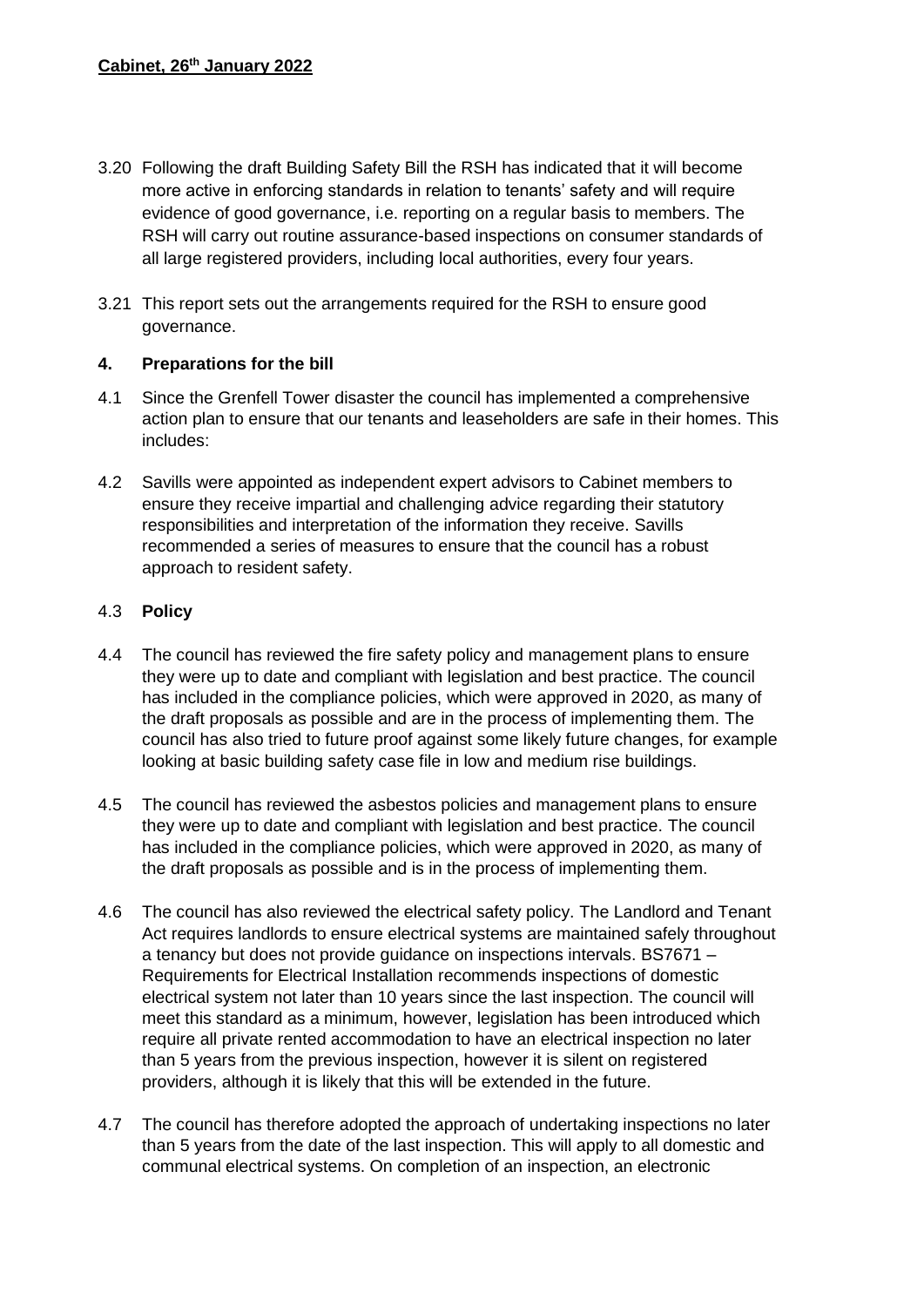Electrical Inspection Condition Report (EICR) will be provided, and a paper copy sent to the resident.

- 4.8 The legionella policy applies to communal water systems in general needs properties, sheltered schemes and any other water supplies and storage to communal areas; it does not apply to individual domestic properties. The council will undertake risk assessments for all relevant properties every 2 years in line with the L8 Approved Code of Practice. All works and testing regime will comply with HSG274 Part 2: The control of legionella bacteria in hot and cold-water systems.
- 4.9 This will identify potential sources of risk and their potential harm, reflecting on the both the use of the building and its occupancy type. All actions which are identified will be undertaken with the timescales identified in the risk assessment.
- 4.10 We have included in the compliance polices the provision that we will use designated products or safety critical products, once this regime has been developed. In the meantime, we are only specifying product which can demonstrate appropriate certification for both the product and installations. This is especially relevant around door specifications, and policy has been agreed in which only timber doors will be allowed in blocks, including for leaseholders, as these provide a nominal 30-minute resistance in all cases. Also included in the polices is the minimum competencies we require from contractors undertaking fire related works in our blocks.

#### 4.11 **Procedure & Processes**

- 4.12 We have established effective working relationships with London Fire and Rescue Service and both at a strategic and operational level.
- 4.13 Carrying out Type 4 Fire Risk Assessments (FRAs) (invasive survey to common areas and a sample of flats) on all high, medium and low risk buildings which is over and above the statutory requirements. This programme was completed in October 2021 and will now be followed up with annual reviews.
- 4.14 We have reviewed our TMO agreements and have included some clear guidance around building safety obligations, including an explicit duty for the TMO to comply with the building safety manager where relevant and for them not to undertake any repairs or maintenance projects to any fire or structural related elements of any buildings.

#### 4.15 **Data**

- 4.16 We have completed a review of our IT systems to ensure that we have robust data to deliver demonstrate resident safety.
- 4.17 Commissioning of an IT system (twinnedit) to provide the "golden thread" of data for in-occupation buildings and enable information to be available to residents. This will handle the myriad of different data types and source on one platform and provide a portal which resident and other stakeholders (including the LFB) can obtain relevant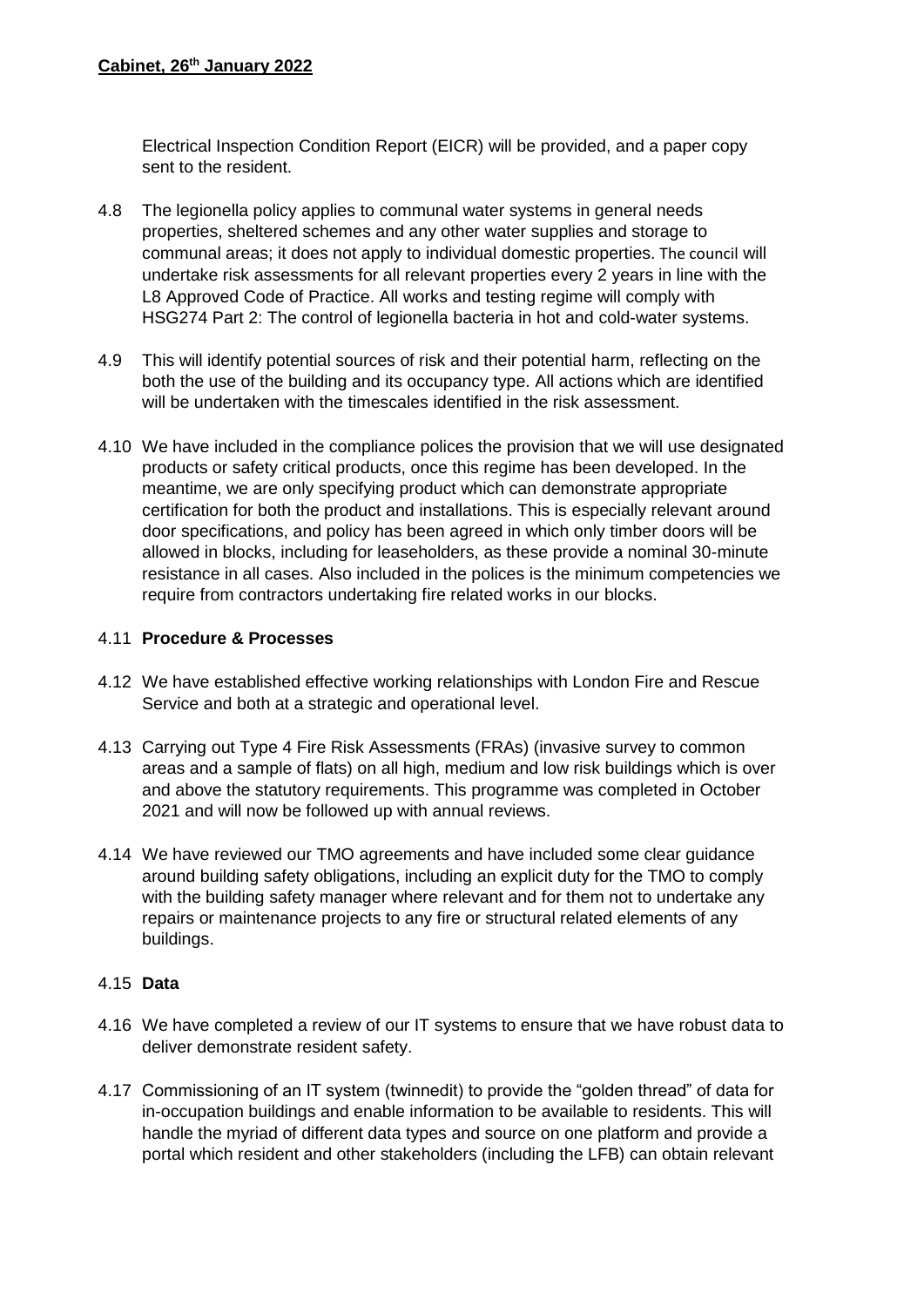information, including full 3D renders of buildings and evacuation information, all linked to our assets management system Keystone.

#### 4.18 **Performance**

- 4.19 Established a performance management framework through the Housing Compliance Board, Housing Senior Management Team, Corporate Health and Safety Board, Senior Leadership Team/Asset Management Group of the Council and Cabinet Members. The performance framework is attached as Appendix 1 to this report. A benchmarking exercise has been completed with local authorities with similar stock to ensure our performance framework is robust.
- 4.20 It is intended that the following reporting hierarchy is followed in the future:



## 4.22 **Assurance**

4.23 An independent audit by Mazars was commissioned to test the systems and processes relating to the management of gas safety, fire safety, asbestos, legionella, electrical safety and lift safety. The report has been presented to the Audit and Risk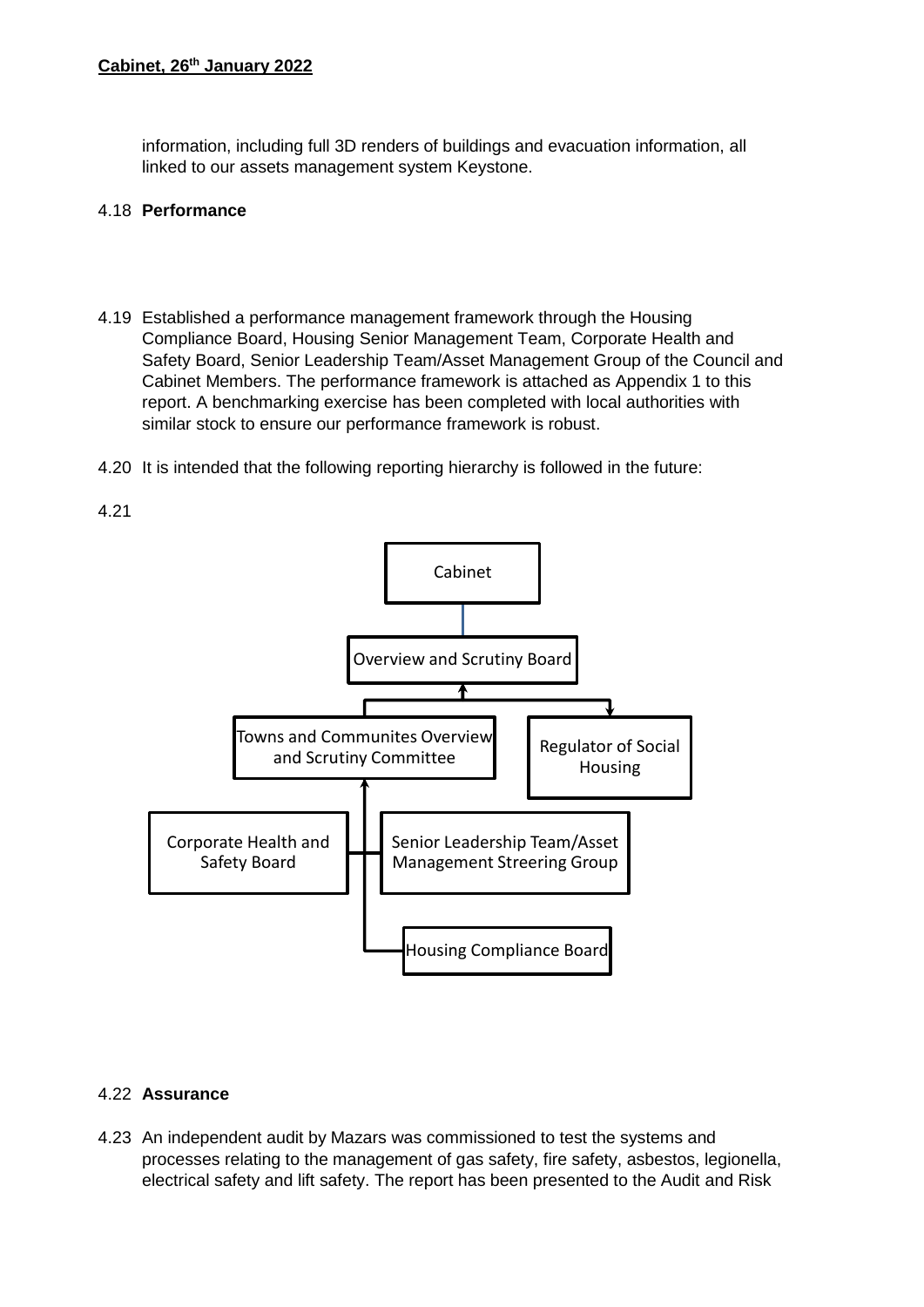Committee in January 2022. An annual audit of the compliance processes, procedures and data will be carried out.

4.24 Established a comprehensive risk register for health and safety compliance to ensure that the key risks are being effectively managed. A copy of the risk register is attached at appendix 2.

#### 4.25 **Resource**

- 4.26 We have committed resources to improve the tenant safety on estates by removing obstacles and other hazards from common areas.
- 4.27 The service has carried out a review of the skills and resources required to deliver resident safety implemented a reorganisation, recruitment and training plan for all staff.
- 4.28 We have included in our budgets sufficient monies to undertake the new door checking regime if this is adopted and will implement as part of a cyclical compliance programme as required.
- 4.29 These actions have prepared the service for the requirement of the bill and the new RSH regime however further arrangements are going to be needed as set out in the next section.

#### **5.0 Additional preparations required.**

- 5.1 For all building in which we hold either a legal estate in possession or the relevant repairing obligation of the common parts then the bill will require us to appoint an accountable person who will be legally responsible for the safety of building within the scope of the bill. This will apply to all housing stock, currently 10 high rise buildings (but if widened out could also extend to a further 980 buildings). Accountable persons can be individuals or corporate individuals.
- 5.2 The duties of the accountable persons will include;
	- Registering high risk buildings with the regulator
	- Applying for a Building Assessment Certificate, which must be obtained before the building can be occupied
	- Appointing Building Safety Managers
	- Ongoing obligations to assess and fire and structural issues
	- Maintain a building safety case file
	- Provide residents with key safety information and ensuring a resident engagement strategy is in place
	- Engage with the BSR as required, including the proactive reporting of defect/failures
- 5.3 Failure by the accountable person will be a criminal offence, punishable by imprisonment of up to two years and/or a fine.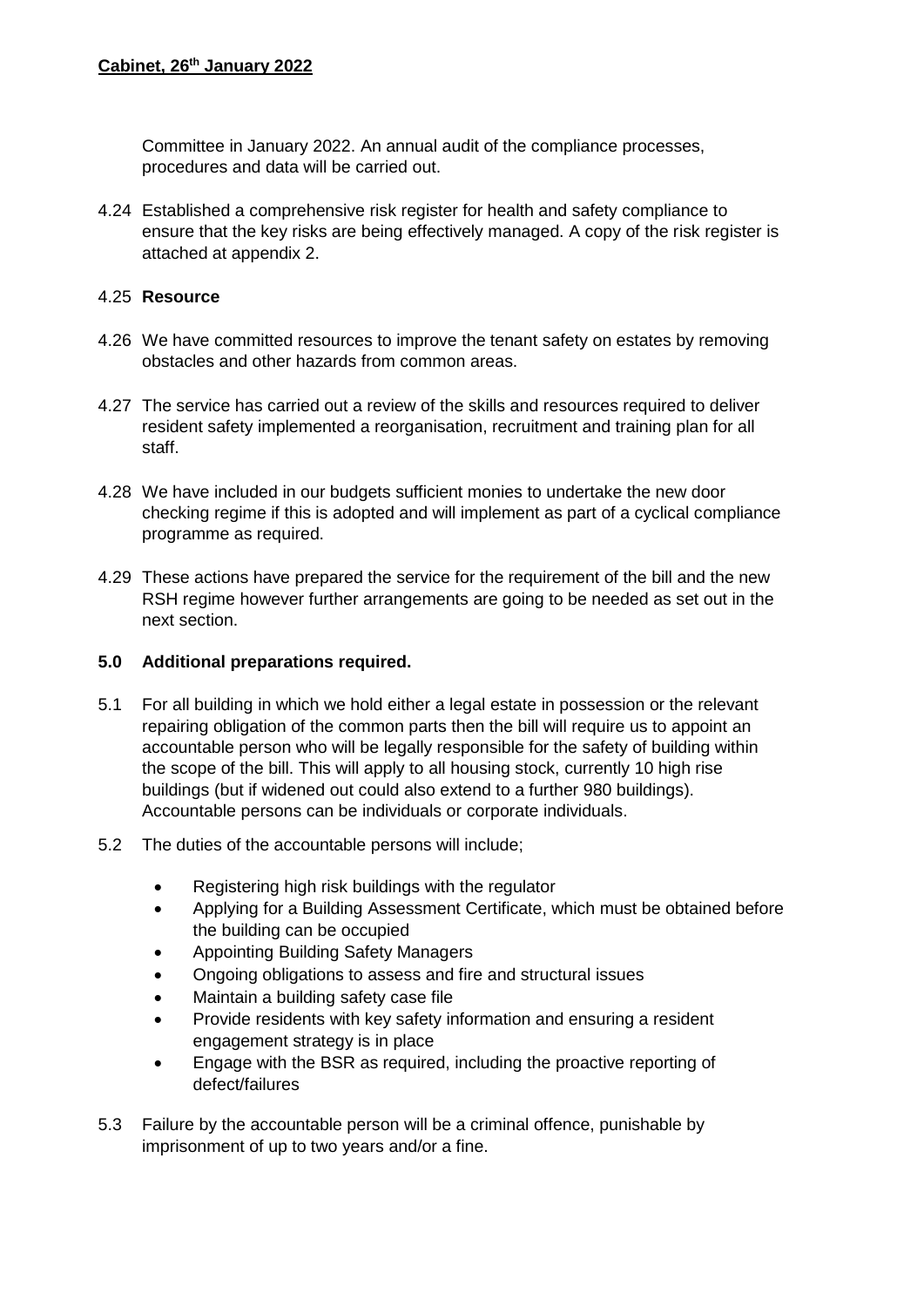- 5.4 The accountable person will be responsible for appointing a designated Building Safety Manager (BSM) for each building who must be able to demonstrate sufficient skills, knowledge and competency to undertake the role. They will be responsible for the day-to-day management of a building, including the involvement in the procurement of contractors, liaison and engagement with residents and approving works on site. Failure to undertake their duties will be punishable by a fine.
- 5.5 We currently have 10 buildings which fall with the scope of the regulations. The bill does not dictate how many building a BSM can manage but peer organisations are looking at between 3 and 5 buildings per BSM. Given the lack of clarity on the roll and whether it can be undertaken by multiple people we have not yet looked to recruit to develop our job description or recruit to these posts. There are several groups which are developing a competency framework and we will keep a watching brief to following best practice when it emerges.
- 5.6 The Council's constitution and scheme of delegation will be amended to designate the Assistant Director of Property Services as the Accountable Person for the Council's housing stock.
- 5.7 It is not clear whether the BSM must be undertaken by a single person or elements could be given to a number of individual and co-ordinated by the accountable person. It has also not been defined what competency will be considered acceptable for this role.

#### 5.8 Requirements under the RRFSO

- 5.9 The bill will require landlords (or those in control of the common parts) to;
	- Fire Risk Assessments will need to be wider than just the internals covered in the existing regulations, and will need to consider the external facades, cladding systems, and areas around the buildings.
	- Include additional cyclical compliance checks on fire doors, both communal and flat entrance doors in high-risk buildings, currently proposals are 3 monthly checks on communal doors and 6 on flat entrance doors.
- 5.10 We currently publish basic fire safety information on our website and residents have an email address they can contact to obtain their relevant FRAs. As part of the twinnedit approach resident will have portal from which they can access all relevant information including their evacuation plans, contact details of relevant staff, upcoming works etc.

#### **6.0 Governance**

- 6.1 The Principal Accountable Person (building owner) has to provide:
	- A strategy for buildings in scope
	- Information on how residents can be involved in decisions
	- Access to prescribed information (Fire Risk Assessments, Building Safety Case, etc.)
	- Opportunities to raise issues, clear routes to escalate issues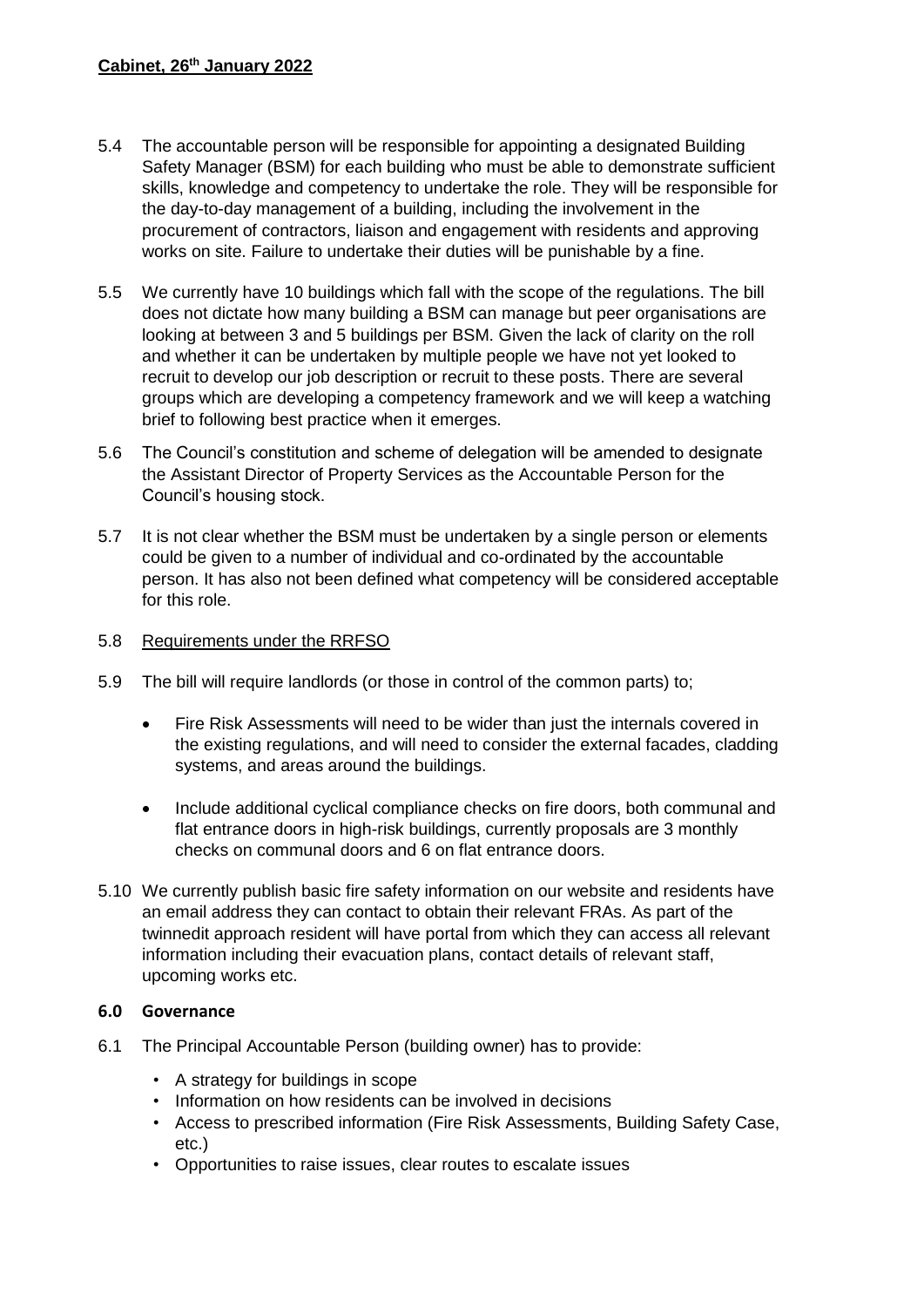- A copy to all residents aged over 16
- A way to measure their approach
- Must be reviewed periodically and when necessary
- 6.2 Our resident engagement strategy has set out the approach and methods that will be used to ensure we meet these requirements and the development of the data available will ensure that resident have access to the proscribed information. We will also ensure that the Resident Engagement Panel have quarterly performance reports on resident safety.
- 6.3 In 2020 the RSH wrote to local authority landlords regarding the implementation of the consumer standards and said:

*"Meeting health and safety obligations is a primary responsibility for registered providers. Boards and councillors must ensure that they have proper oversight of all health and safety issues (including gas safety, fire safety, asbestos and legionella)."*

- 6.4 The RSH has commenced December 2021) a formal consultation on the key performance indicators they will use to measure tenant safety. They are proposing to use:
	- Gas safety Proportion of homes for which all required gas safety checks have been carried out.
	- $\bullet$  Electrical safety to be agreed.
	- Fire safety Proportion of homes for which all required fire risk assessments have been carried out.
	- Asbestos safety Proportion of homes for which all required asbestos management surveys or re-inspections have been carried out.
	- Water safety Proportion of homes for which all required legionella risk assessments have been carried out.
	- Lift safety Proportion of homes for which all required communal passenger lift safety checks have been carried out.
- 6.5 In order to provide this insight it is recommended that the Towns and Communities Scrutiny Committee receive quarterly performance reports on consumer safety on these measures.
- 6.6 As well as the measures set out in this report, officers will draw up a comprehensive action plan for the implementation of the BSB, the Regulatory Reform (Fire Safety) Order 2005 and the Regulatory Framework from the Regulator of Social Housing.

## **REASONS AND OPTIONS**

#### **7.0 Reasons for the decision**

The new Act will require the council to take on new duties and responsibilities for the safety of tenants and leaseholders in their properties. This report recommends the actions required for the Council to comply with those new duties.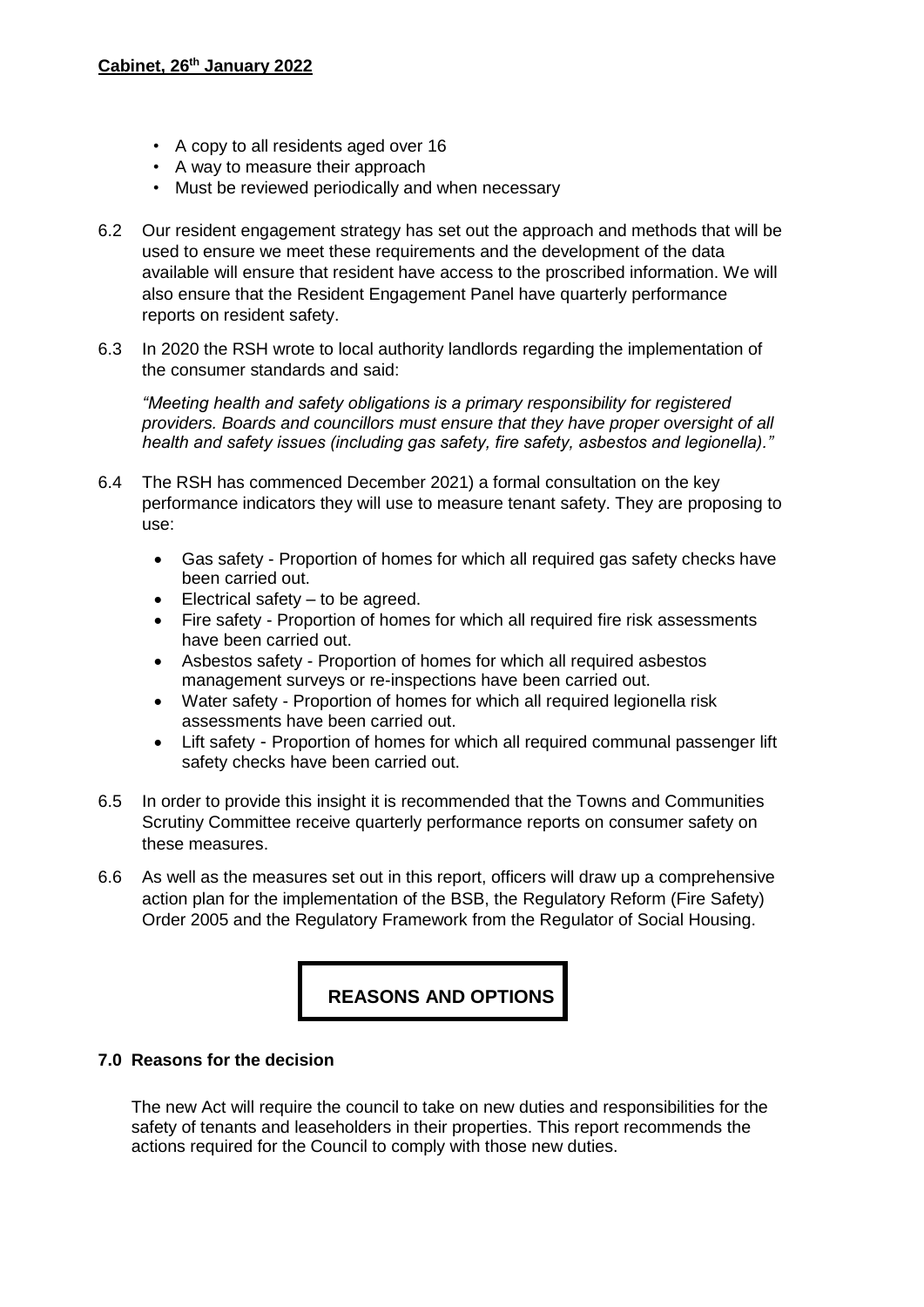#### **8.0 Other options considered:**

As this is a statutory requirement the council is under an obligation to act on the new duties.

The role of the accountable officer could be held by another officer however the skills and experience, and seniority within the organisation, make it more appropriate that the Assistant Director of Housing property Services holds the post.

**IMPLICATIONS AND RISKS**

#### **Financial implications and risks:**

This report set out the implications arising for the Council as a landlord as a result of the Building Safety Bill.

The implementation of the bill will have significant revenue and capital financial implications for the Council.

The bill will change part of the Landlord and Tenant Act 1985, including a regime for charging residents a Building Safety Charge for costs associated with the new regime. For historical building safety failures, the bill has not changed the position that this stays with existing service charge payers including leaseholders.

Landlords will not be able to charge residents for works required by the regulator as a result of the accountable person's negligence.

However, the accountable person will be able to issue contravention notice where residents fail to comply, sanctions and monitoring regimes are yet to be established.

All proposed Health and Safety work will be built into the HRA cyclical works programme and funded from the HRA. Although the full extent of these costs are unknown at this stage, in preparation, the HRA Asset Management Strategy agreed at Cabinet in October 2021 contained provision of £20,606,620 for the next 5 years to meet the statutory compliance requirements and provision has been made in the long-term plan for anticipated costs arising from the Fire Safety Act and Building Safety Bill.

The Twinnedit system is currently being procured and will also be funded from the HRA Asset Management budget.

All works that have been commissioned and completed so far have already been funded from existing HRA budgets.

#### **Legal implications and risks:**

The Building Safety Bill 2021-22 is subject to amendment as it proceeds through Parliament.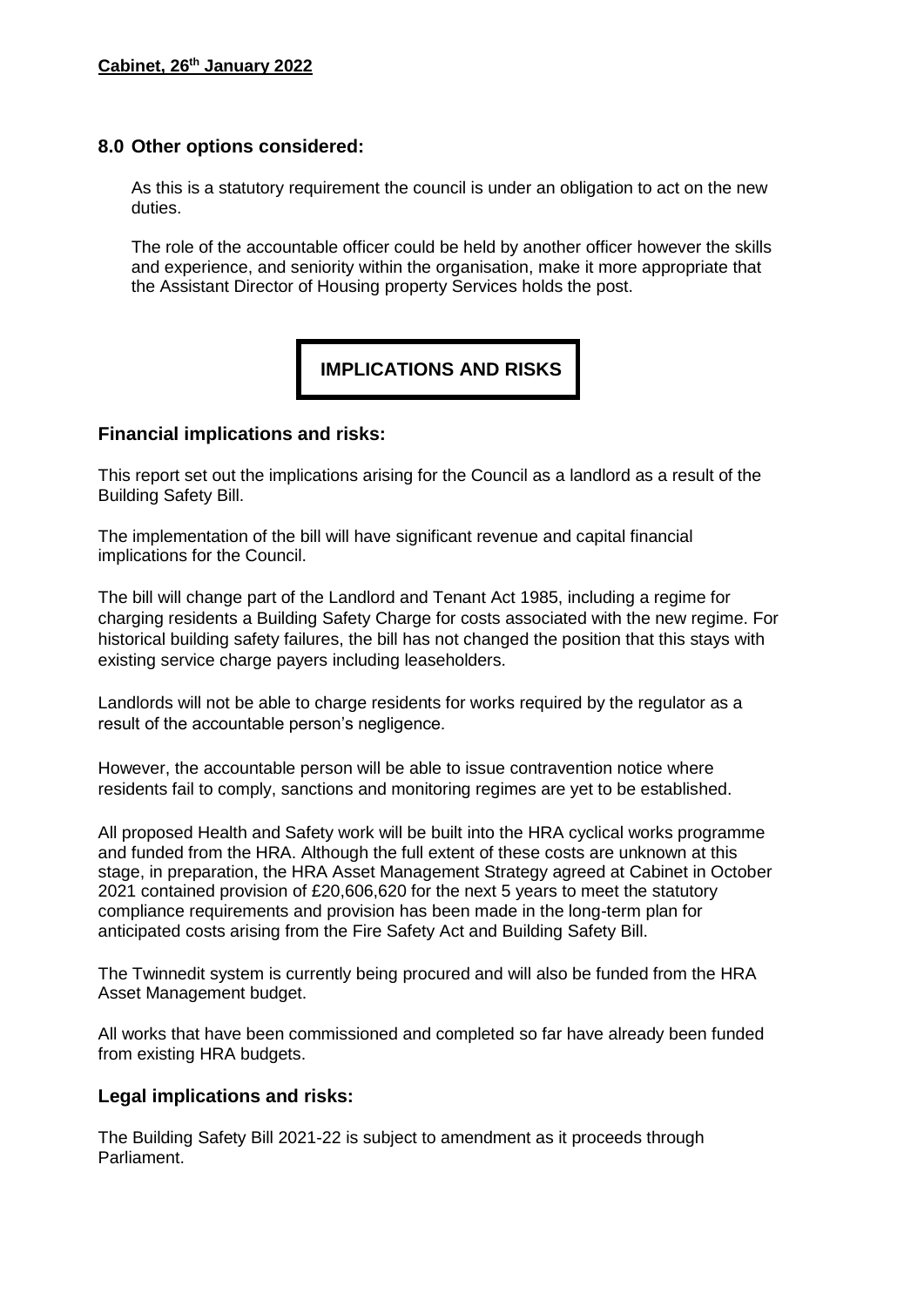#### **Cabinet, 26th January 2022**

The Bill proposes a regime overseen by a new Building Safety Regulator, with particular emphasis on "higher-risk buildings". The government has also published a draft statutory instrument, the High-risk Building Regulations which was intended to provide more information about the government's intentions for secondary legislation in England once the Bill is enacted.

The Bill creates new:

- Obligations that apply throughout a building's life cycle.
- Requirements relating to the competence of those involved with buildings (including residents).
- Means of enforcement for breach, including criminal sanctions, together with an extension of the limitation period for civil actions.
- Financial costs relating to construction, in the form of a developer levy that must be paid before construction begins.

The Building Safety Bill also proposes:

- Extending the limitation period for claims under section 1 of the *Defective Premises Act 1972* (DPA 1972) (which relates to the "provision" of a dwelling) from six to 15 years, with the new 15-year period applying retrospectively.
- Adding a new section to the DPA 1972, expanding the right to claim so that it covers any work undertaken on an existing dwelling provided that work is done in the course of a business.
- Bringing into force section 38 of the Building Act 1984 (BA 1984), which gives private individuals the right to claim damages where they suffer harm because work on a building has not met Building Regulations standards (including damages arising from death or personal injury).
- Amendments to the provisions within the Fire Safety Order. The amendments to the Fire Safety Order build on the Fire Safety Act 2021, which clarifies that the FSO applies to the structure, external walls and flat entrance doors in buildings containing two or more sets of domestic premises. The amendments provide specific criteria and responsibilities for all Responsible Persons (RPs) undertaking duties under this role.

The Building Safety Bill is extensive and further legal advice may be required in the course of implementing the provisions of the Bill.

## **Human Resources implications and risks:**

It is likely that additional staff resource will be required to undertake a number of roles across all service, given the volumes of projects which are planned across the borough, we will need to recruit and train staff in emerging areas and will likely be competing against the wider construction, regulator and building control sectors for staff with the relevant skills and knowledge. We are already seeing other boroughs and landlords offering significant packages to attract staff, especially in areas such as building control and landlord functions. Both Planning and Housing Property Service are part of the Strategic Workforce Planning Project looking at how we can ensure we have the skills, capacity and capability to develop officers going forward.

All implications for LBH employees will be managed in accordance with the Council's HR policies and processes.